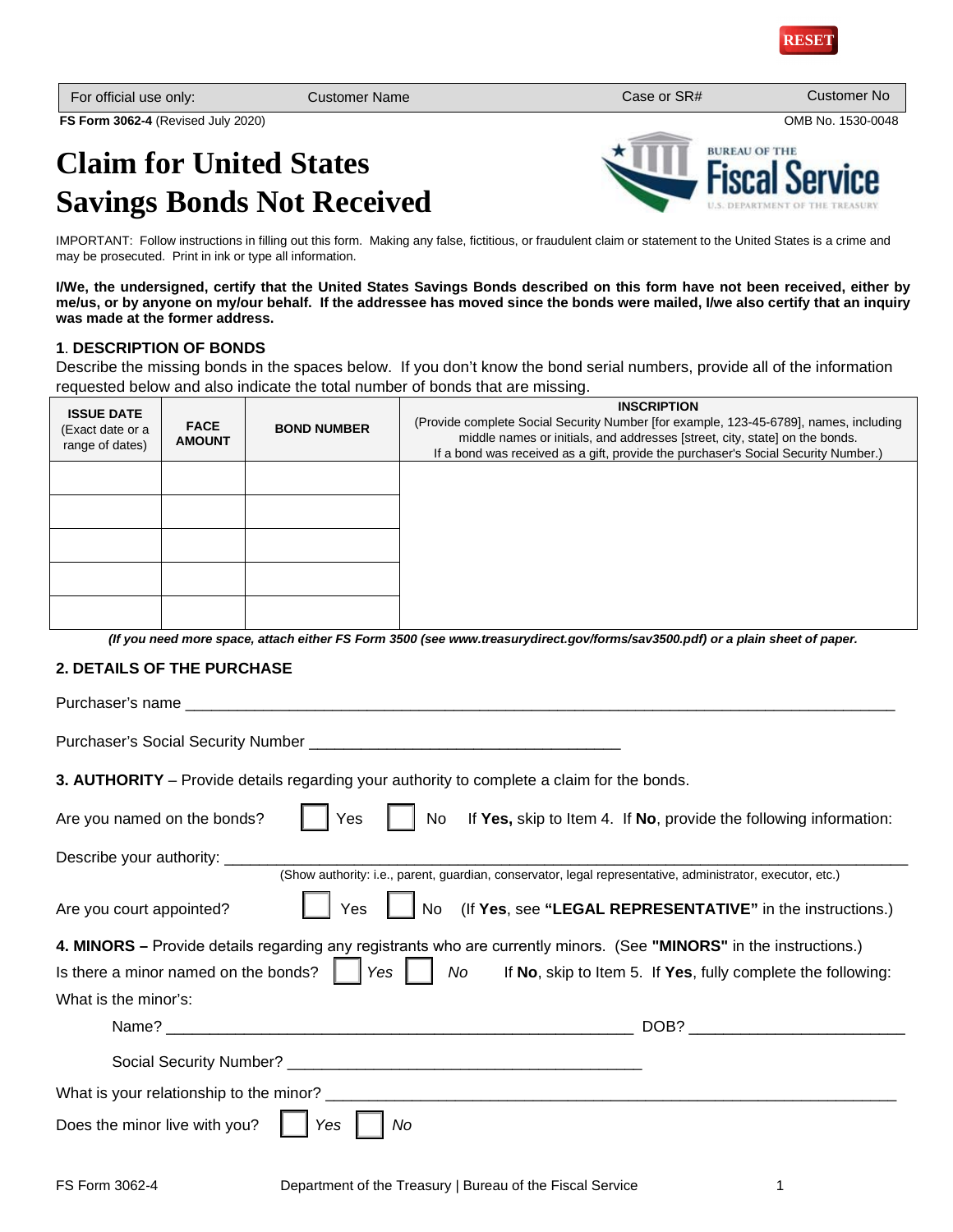# **4. MINORS (continued)**

| If No, with whom?                                            |                                                                                                                                                                                                                                                                                                             |                                                                                                                                            |
|--------------------------------------------------------------|-------------------------------------------------------------------------------------------------------------------------------------------------------------------------------------------------------------------------------------------------------------------------------------------------------------|--------------------------------------------------------------------------------------------------------------------------------------------|
|                                                              | (Name)                                                                                                                                                                                                                                                                                                      | (Relationship to Minor)                                                                                                                    |
|                                                              |                                                                                                                                                                                                                                                                                                             | (Address)                                                                                                                                  |
| Who provides the minor's chief support?                      |                                                                                                                                                                                                                                                                                                             |                                                                                                                                            |
|                                                              | (Name)                                                                                                                                                                                                                                                                                                      | (Relationship to Minor)                                                                                                                    |
|                                                              |                                                                                                                                                                                                                                                                                                             | (Address)                                                                                                                                  |
| Are both parents able to sign the application for relief?    | No<br>Yes                                                                                                                                                                                                                                                                                                   |                                                                                                                                            |
| If Yes, skip to Item 5. If No, fully complete the following: |                                                                                                                                                                                                                                                                                                             |                                                                                                                                            |
|                                                              | Why are you unable to obtain the signature?                                                                                                                                                                                                                                                                 |                                                                                                                                            |
| Did that parent have access to the bonds?                    | Yes                                                                                                                                                                                                                                                                                                         | No                                                                                                                                         |
|                                                              | Yes<br>Could that parent have possession of the bonds?                                                                                                                                                                                                                                                      | No                                                                                                                                         |
|                                                              | 5. RELIEF REQUESTED – Indicate whether you want substitute bonds or payment. NOTE: Substitute bonds can't be<br>issued in some cases, including if a bond is within one full calendar month of its final maturity.                                                                                          |                                                                                                                                            |
| A. Series EE or Series I Bonds: I/We hereby request          |                                                                                                                                                                                                                                                                                                             | *Substitute Electronic Bonds<br><b>Payment by Direct Deposit</b>                                                                           |
| www.treasurydirect.gov.                                      | *When we reissue a Series EE or Series I savings bond, we no longer provide a paper bond. The reissued bond is in<br>electronic form, in our online system TreasuryDirect. For information on opening an account in TreasuryDirect, go to                                                                   |                                                                                                                                            |
| B. Series HH Bonds: I/We hereby request                      | <b>Substitute Paper Bonds</b>                                                                                                                                                                                                                                                                               | <b>Payment by Direct Deposit</b>                                                                                                           |
| <b>6. DELIVERY INSTRUCTIONS</b>                              |                                                                                                                                                                                                                                                                                                             |                                                                                                                                            |
|                                                              | A. For Electronic Substitute Bonds - Series EE or Series I                                                                                                                                                                                                                                                  |                                                                                                                                            |
|                                                              |                                                                                                                                                                                                                                                                                                             |                                                                                                                                            |
| Account name                                                 |                                                                                                                                                                                                                                                                                                             |                                                                                                                                            |
|                                                              | Social Security Number or Employer Identification Number                                                                                                                                                                                                                                                    |                                                                                                                                            |
|                                                              | NOTE: You may add a secondary owner or beneficiary once bonds have been replaced in electronic form within your<br>TreasuryDirect account. For more information, access your account and click on "How do I" at the top of the page to find<br>instructions on how to add a secondary owner or beneficiary. |                                                                                                                                            |
|                                                              |                                                                                                                                                                                                                                                                                                             | TAX LIABILITY: If the name of a living owner or principal coowner of the bonds is eliminated from the registration, the owner or principal |

coowner must include the interest earned and previously unreported on the bonds to the date of the transaction on his or her Federal income tax return for the year of the reissue. (Both registrants are considered to be coowners when bonds are registered in the form: "A" or "B.") The principal coowner is the coowner who (1) purchased the bonds with his or her own funds, or (2) received them as a gift, inheritance, or legacy, or as a result of judicial proceedings, and had them reissued in coownership form, provided he or she has received no contribution in money or money's worth for designating the other coowner on the bonds. If the reissue is a reportable event, the interest earned on the bonds to the date of the reissue will be reported to the Internal Revenue Service (IRS) by a Federal Reserve Bank or Branch or the Bureau of the Fiscal Service under the Tax Equity and Fiscal Responsibility Act of 1982. THE OBLIGATION TO REPORT THE INTEREST CANNOT BE TRANSFERRED TO SOMEONE ELSE THROUGH A REISSUE TRANSACTION. If you have questions concerning the tax consequences, consult the IRS, or write to the Commissioner of Internal Revenue, Washington, DC 20224. **Unless we are otherwise informed, the first-named coowner will be considered the principal coowner for the purpose of this transaction.**

# **B. For Substitute Paper Bonds—Series HH**

# **Mail Bonds To: \_\_**

(Name)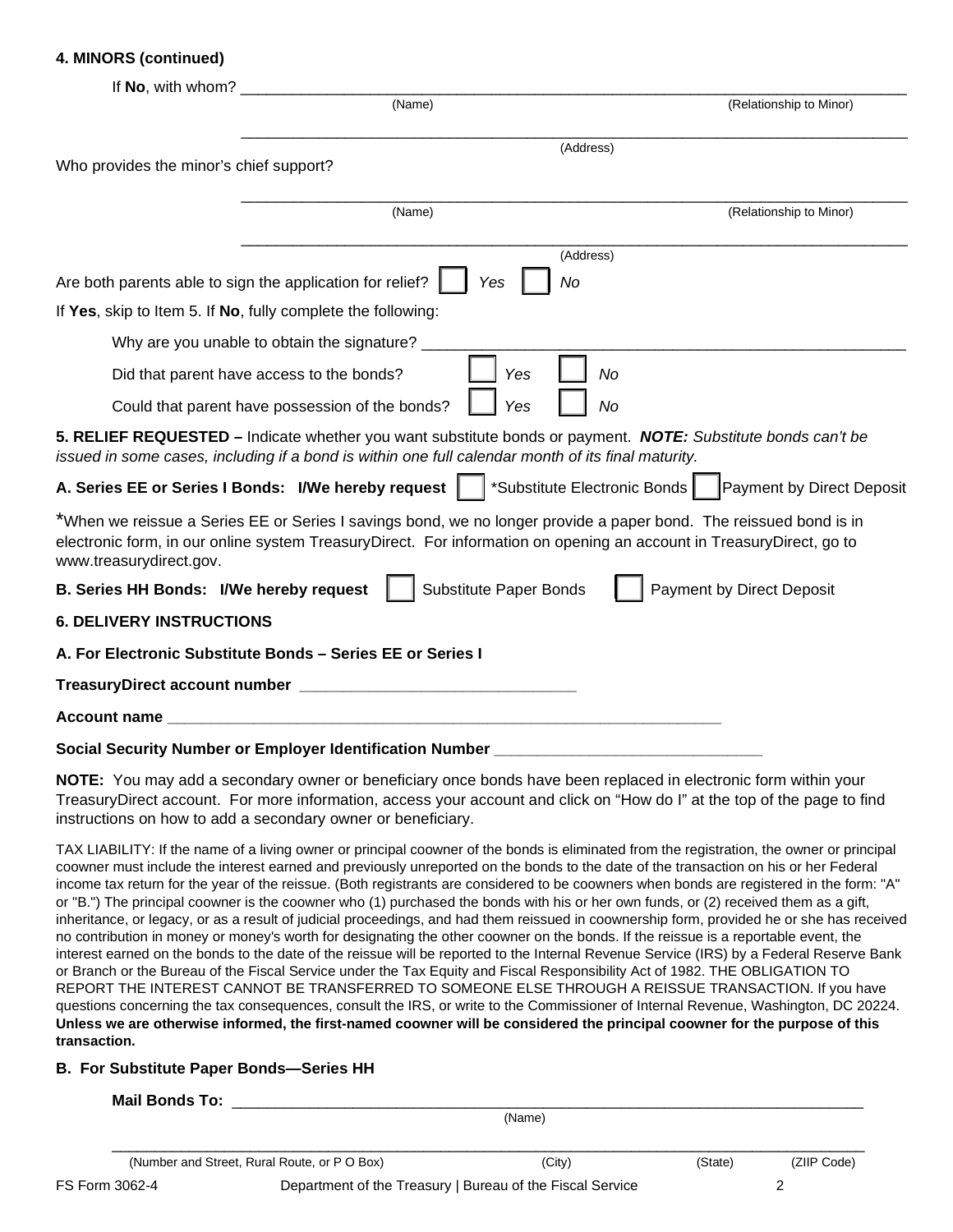## **C. For Direct Deposit Payment--Any Series of Bonds**

# **Payee must provide a Social Security Number or Employer Identification Number:**

| (Social Security Number of Payee)                             | (Employer Identification Number of Payee) |  |  |  |
|---------------------------------------------------------------|-------------------------------------------|--|--|--|
|                                                               | (Name/Names on the Account)               |  |  |  |
| Bank Routing No. (nine digits and begins with 0, 1, 2, or 3): |                                           |  |  |  |
| (Depositor's Account No.)                                     | Checking<br>Type of Account<br>Savings    |  |  |  |
|                                                               |                                           |  |  |  |

## **7. Signatures and Certification**

I/We severally petition the Secretary of the Treasury for relief as authorized by law and, if relief is granted, acknowledge that the original securities will become the property of the United States. Upon the granting of relief, I/we assign all our right, title, and interest in the original securities to the United States and hereby bind myself/ourselves, my/our heirs, executors, administrators, successors and assigns, jointly and severally: (1) to surrender the original securities to the Department of the Treasury should they come into my/our possession; (2) to hold the United States harmless on account of any claim by any other parties having, or claiming to have, interests in these securities; and (3) upon demand by the Department of the Treasury, to indemnify unconditionally the United States and repay to the Department of the Treasury all sums of money which the Department may pay due to the redemption of these original securities, including any interest, administrative costs and penalties, and any other liability or losses incurred as a result of such redemption. I/We consent to the release of any information in this form or regarding the securities described to any party having an ownership or entitlement interest in these securities.

I/We certify, under penalty of perjury, and severally affirm and say that the securities described on this form were never received, and that the information given is true to the best of my/our knowledge and belief.

|      |              |                                    | (Signature) |                            |
|------|--------------|------------------------------------|-------------|----------------------------|
|      | (Print Name) |                                    |             | (Social Security Number)   |
|      |              | (Number and Street or Rural Route) |             |                            |
|      |              |                                    |             | (Daytime Telephone Number) |
|      | (City)       | (State)                            | (ZIP Code)  | (Email Address)            |
| Sign |              |                                    |             |                            |
|      |              |                                    | (Signature) |                            |
|      | (Print Name) |                                    |             | (Social Security Number)   |
|      |              | (Number and Street or Rural Route) |             | (Daytime Telephone Number) |
|      |              |                                    |             |                            |

## *Sign in ink in the presence of a certifying officer and provide the requested information.*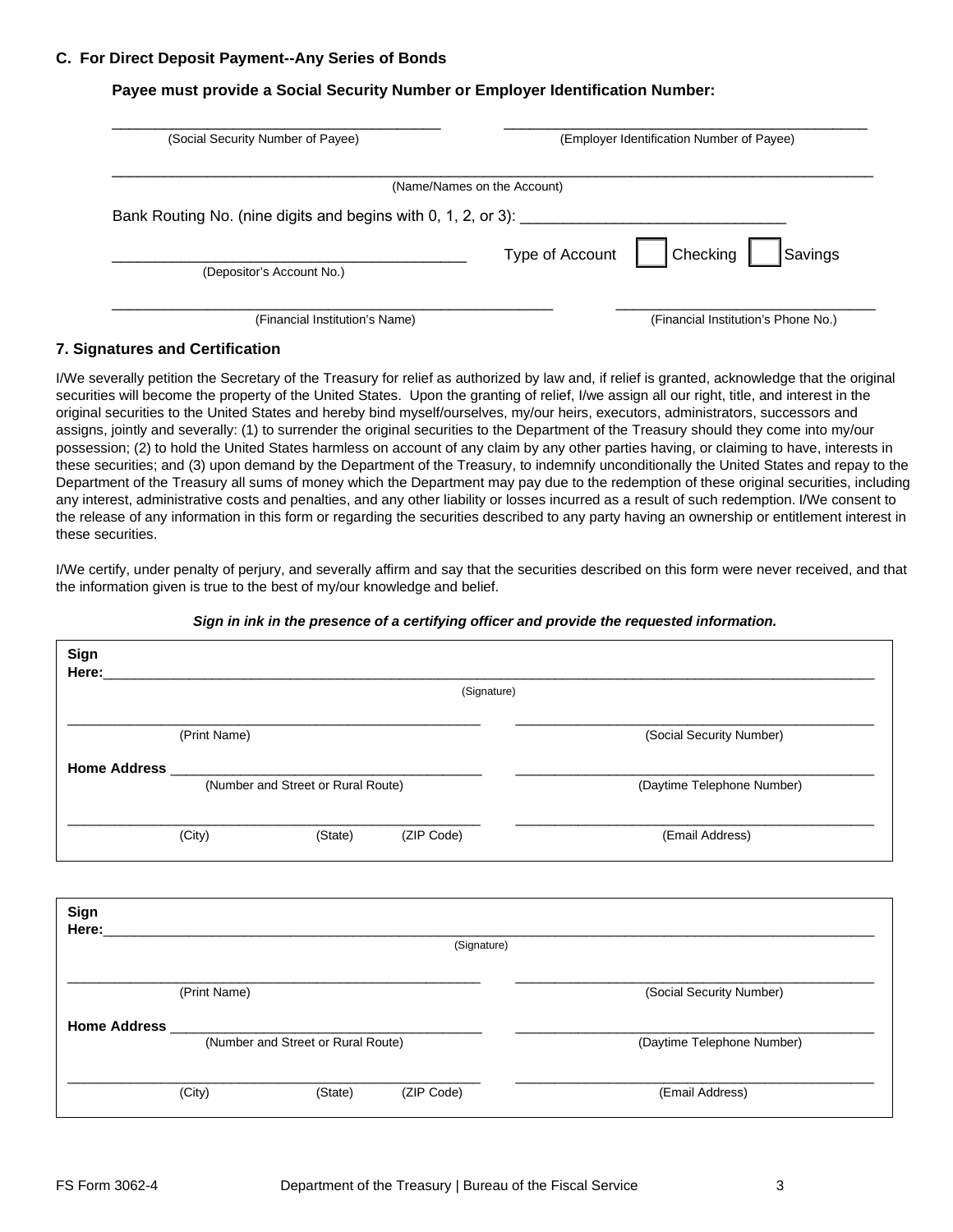| Sign<br>Here:       |                                    |         | (Signature) |                            |
|---------------------|------------------------------------|---------|-------------|----------------------------|
|                     | (Print Name)                       |         |             | (Social Security Number)   |
| <b>Home Address</b> | (Number and Street or Rural Route) |         |             | (Daytime Telephone Number) |
|                     | (City)                             | (State) | (ZIP Code)  | (Email Address)            |

**Instructions to Certifying Officer**: **1**. Name(s) of the person(s) who appeared and date of appearance **MUST** be completed. **2**. Original signature is required if a Medallion stamp is used. **3**. Person(s) must sign in your presence.

| I CERTIFY that <b>Example 20</b> Second that the second second that the second second that the second second second second second second second second second second second second second second second second second second second |                       | , whose identity(ies)       |        |
|-------------------------------------------------------------------------------------------------------------------------------------------------------------------------------------------------------------------------------------|-----------------------|-----------------------------|--------|
| (Names of Persons Who Appeared)                                                                                                                                                                                                     |                       |                             |        |
| is/are known or proven to me, personally appeared before me this ________________ day of                                                                                                                                            |                       |                             |        |
|                                                                                                                                                                                                                                     |                       | (Month)                     | (Year) |
| at                                                                                                                                                                                                                                  | and signed this form. |                             |        |
| (City, State)                                                                                                                                                                                                                       |                       |                             |        |
| (Signature and Title of Certifying Officer)                                                                                                                                                                                         |                       |                             |        |
| (Name of Financial Institution)                                                                                                                                                                                                     |                       | (OFFICIAL STAMP<br>OR SEAL) |        |
| (Address)                                                                                                                                                                                                                           |                       |                             |        |
| (City, State, ZIP code)                                                                                                                                                                                                             |                       |                             |        |
| (Telephone)                                                                                                                                                                                                                         |                       |                             |        |

| <b>I</b> CERTIFY that <b>EXECUTE: EXECUTE: EXECUTE: EXECUTE: EXECUTE:</b>                |                       | _, whose identity(ies) |        |
|------------------------------------------------------------------------------------------|-----------------------|------------------------|--------|
| (Names of Persons Who Appeared)                                                          |                       |                        |        |
| is/are known or proven to me, personally appeared before me this ________________ day of |                       |                        |        |
|                                                                                          |                       | (Month)                | (Year) |
| at a                                                                                     | and signed this form. |                        |        |
| (City, State)                                                                            |                       |                        |        |
| (Signature and Title of Certifying Officer)                                              |                       |                        |        |
| (Name of Financial Institution)                                                          |                       | (OFFICIAL STAMP        |        |
| (Address)                                                                                |                       | OR SEAL)               |        |
| (City, State, ZIP code)                                                                  |                       |                        |        |
| (Telephone)                                                                              |                       |                        |        |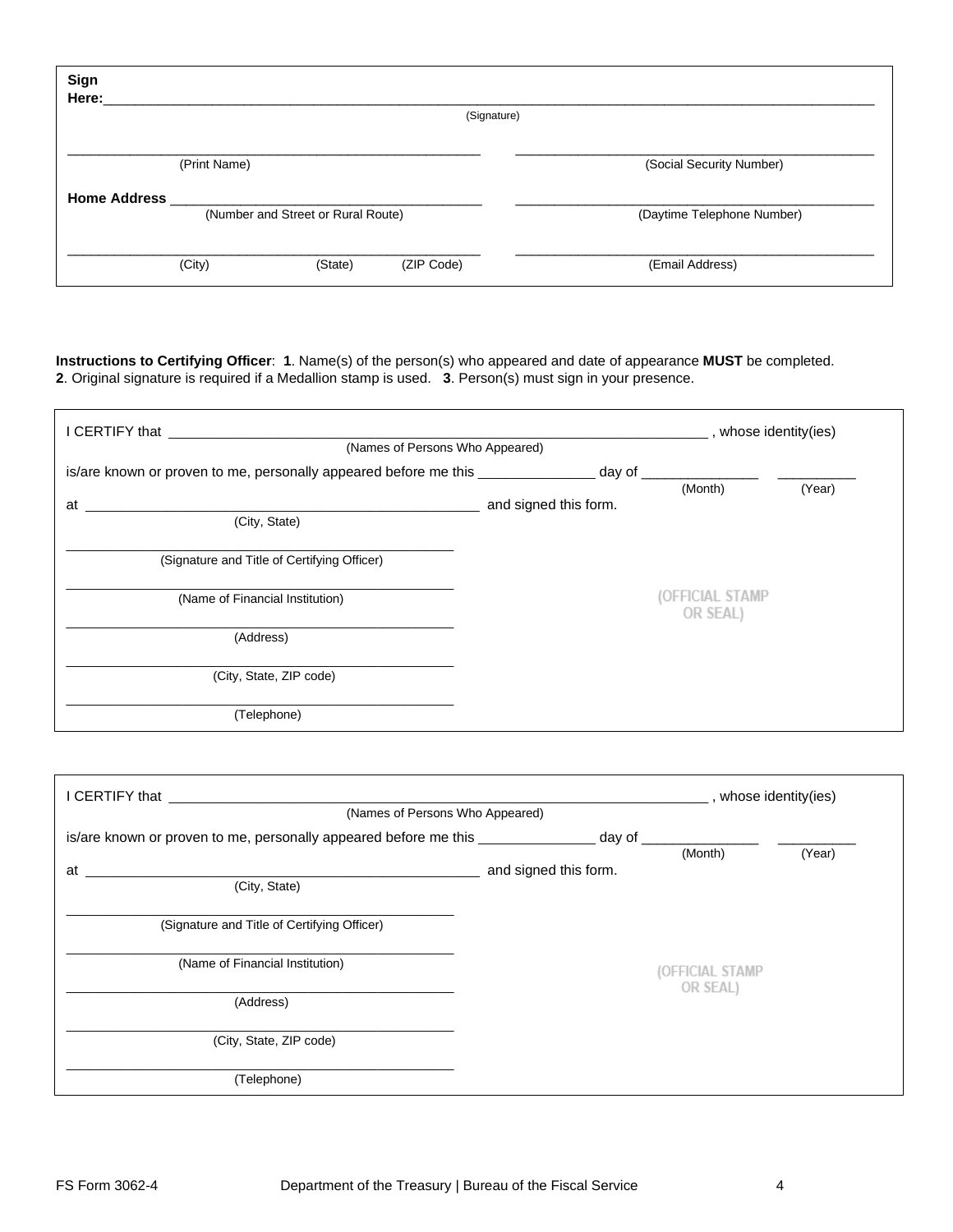| I CERTIFY that <b>was a contract of the contract of the contract of the contract of the contract of the contract of the contract of the contract of the contract of the contract of the contract of the contract of the contract</b> |                       | $\frac{1}{\sqrt{1-x}}$ , whose identity(ies) |        |
|--------------------------------------------------------------------------------------------------------------------------------------------------------------------------------------------------------------------------------------|-----------------------|----------------------------------------------|--------|
| (Names of Persons Who Appeared)                                                                                                                                                                                                      |                       |                                              |        |
| is/are known or proven to me, personally appeared before me this ________________ day of                                                                                                                                             |                       |                                              |        |
|                                                                                                                                                                                                                                      |                       | (Month)                                      | (Year) |
| at                                                                                                                                                                                                                                   | and signed this form. |                                              |        |
| (City, State)                                                                                                                                                                                                                        |                       |                                              |        |
| (Signature and Title of Certifying Officer)                                                                                                                                                                                          |                       |                                              |        |
| (Name of Financial Institution)                                                                                                                                                                                                      |                       | (OFFICIAL STAMP                              |        |
| (Address)                                                                                                                                                                                                                            |                       | OR SEAL)                                     |        |
| (City, State, ZIP code)                                                                                                                                                                                                              |                       |                                              |        |
| (Telephone)                                                                                                                                                                                                                          |                       |                                              |        |

## **INSTRUCTIONS**

**IF YOU LIVE IN A DECLARED DISASTER AREA: You need to complete only parts 1, 5, 6.B. and 7. Write the word "DISASTER" on the top of the first page of the form and on the front of the envelope.**

**PURPOSE OF FORM –** Use this form to apply for relief for not receiving United States Savings Bonds.

**WHO MAY APPLY –** This form must be completed and signed by all persons named on the bonds, or by an authorized representative.

**ATTACHMENTS –** If you need more space for any item, attach either a plain sheet of paper, or, for Part 1, a "Continuation Sheet for Listing Securities" (FS Form 3500), available at http://www.treasurydirect.gov/forms/sav3500.pdf.

**PROOF OF DEATH –** If a registrant is deceased, you must submit a certified copy of his or her official death certificate with this form.

**LEGAL REPRESENTATIVE –** If you were appointed as legal representative because:

- the owner is deceased (with no surviving coowner or beneficiary named on the bonds), or
- the owner or coowner is a minor, or
- the owner or coowner is incapacitated,

complete the form and submit a court certificate or certified copy of your letters of appointment, under court seal and dated within one year of submission, showing the appointment is still in full force. If your name and official capacity are shown in the registration of the bonds, evidence of your appointment is **not** necessary.

If no legal representative has been appointed for a deceased or incompetent owner, advise the Bureau of the Fiscal Service and additional instructions will be provided.

#### **1**. **DESCRIPTION OF BONDS**

Describe the missing bonds by bond serial number. If you don't know the bond serial numbers, you **must** provide the exact issue date or a range of dates, and the Social Security Number, name (including middle name or initial), and complete address (street, city, state) that appear on the bonds. Also state the total number of missing bonds. If you need more space, attach either a "Continuation Sheet for Listing Securities" (FS Form 3500), available at http://www.treasurydirect.gov/forms/sav3500.pdf, or a plain sheet of paper.

#### **2. DETAILS OF THE PURCHASE**

Provide the requested information regarding the purchase of the bonds.

#### **3. AUTHORITY**

Provide details regarding your authority to complete a claim for the missing bonds. If you have been court-appointed, see **"LEGAL REPRESENTATIVE"** above.

#### **4. MINORS**

A minor (who does not have a court-appointed guardian) who is requesting payment or who is named on Series HH bonds may complete and sign the form on his or her own behalf if, in the opinion of the certifying officer, he or she is of sufficient competency and understanding to comprehend the nature of the transaction. The parents or parent with whom the minor resides must complete this item if a minor is named on the bonds and he or she is not of sufficient competency and understanding to complete the form on his or her own behalf, or is requesting electronic substitute bonds for Series EE or Series I. Provide the minor's name, date of birth, Social Security Number, and all other requested information. If the minor does not reside with either parent, the form must be completed and signed by the individual who furnishes the minor's chief support.